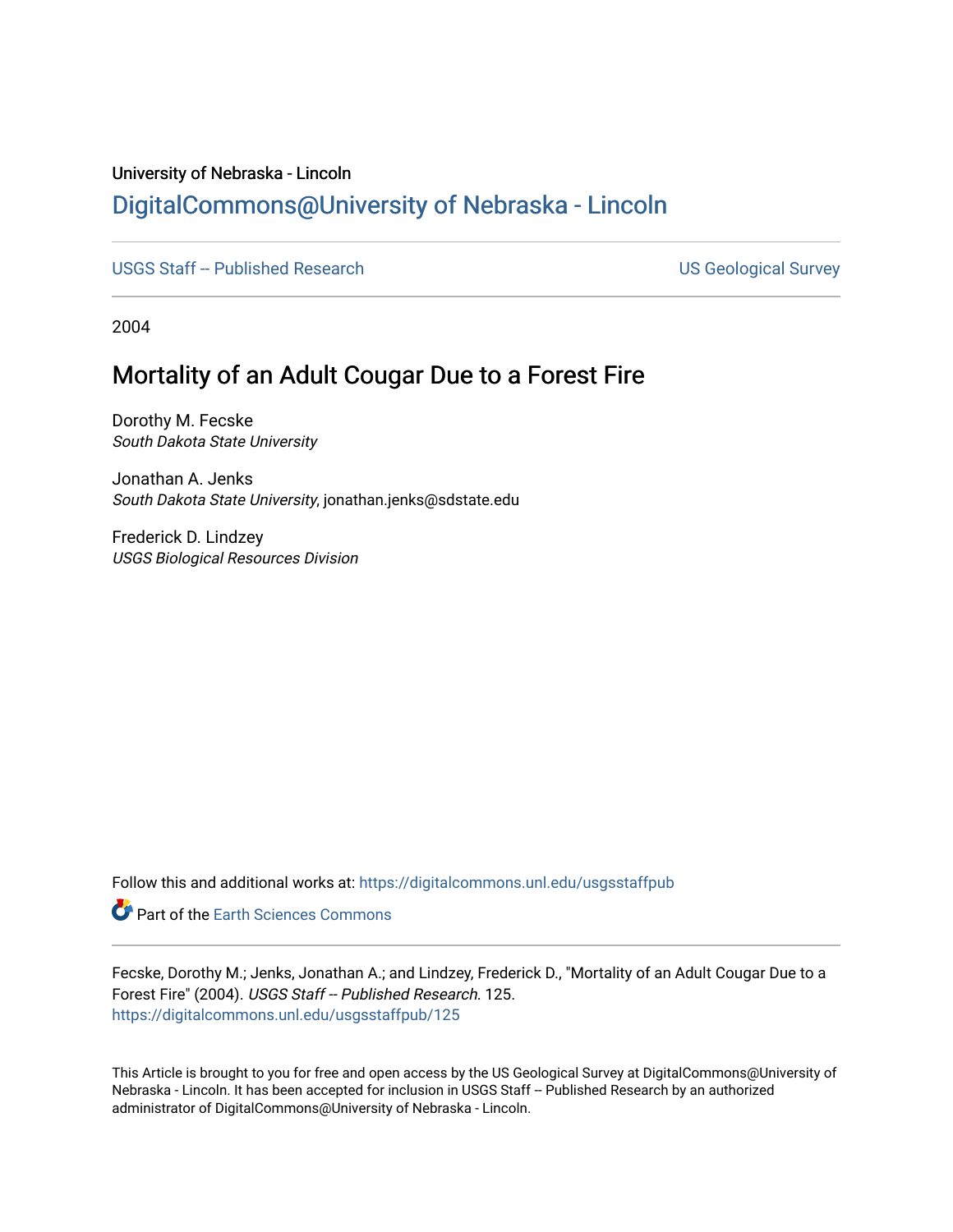## **NOTES 137**

**MORTALITY OF AN ADULT COUGAR DUE TO A FOREST FIRE--** Mortality from natural causes has been documented throughout the range of the cougar *(Puma concolor),* including California (Beier and Barrett 1993), Canada (Ross et al. 1995), Florida (Taylor et al. 2002), Idaho (Hornocker 1970), Nevada (Ashman et al. 1983), New Mexico (Logan and Sweanor 2001), and Utah (Gashwiler and Robinette 1957, Lindzey et al. 1988). Intraspecific killing by adult males is the most common cause of death in unhunted populations; adult males have killed kittens, subadults, and adults of both sexes (Beier and Barrett 1993, Maehr 1997, Logan and Sweanor 2001, Taylor et al. 2002). Other mortality factors include other carnivores such as the gray wolf *(Canis lupus)* (Boyd and Neale 1992) and coyote *(Canis latrans)* (Logan and Sweanor 2001), injuries from prey (e.g., North American porcupine *[Erethizon dorsatum;* Robinette et al. 1959], deer *[Odocoileus spp.;*  Lindzey et al. 1988], elk *[Cervus elaphus],* and bighorn sheep *[Ovis canadensis;*  Ross et al. 1995]), starvation, accidents (Lindzey 1987), parasites, disease (Dixon 1982, Logan and Sweanor 2001), old age (Hornocker 1970), and snakebites (Logan and Sweanor 2001). We report the death of an adult female cougar from a forest fire in the Black Hills, South Dakota.

The Jasper fire was the largest in the Black Hills since the region was colonized by Euro Americans in the 1800's (USDA Forest Service 2001). The fire was started on 24 August 2000 at approximately 1430 hrs, south of U.S. Highway 16 between Newcastle, Wyoming, and Custer, South Dakota. It burned 338 km<sup>2</sup> over six days. The greatest area  $(196 \text{ km}^2)$  burned on 26 August, between 0600 hrs and 1800 hrs. Overall, the intensity of the burn was ranked as high in 39%, moderate in 32%, low in 24%, and unknown in 5% of the burned area. The fire was contained on 8 September 2000 at 1800 hrs (USDA Forest Service 2001).

The Black Hills form an 8,400 km2 (Fecske et al. 2002) isolated mountain range in western South Dakota and northeastern Wyoming. The climate of the Black Hills is semi-arid continental with mountain climate type influences (Froiland 1990). Elevation ranges from 973 to 2,202 m and annual precipitation ranges from 45 to 66 cm (Orr 1959). Mean daily maximum and minimum temperatures for the northern, central, and southern Black Hills are 13.8°C and -0.9°C, 13.2°C and -3.3°C, and 16.9°C and 0.7 °C, respectively (Froiland 1990). Three forest complexes characterize the region: the Rocky Mountain coniferous forest complex dominated by ponderosa pine *(Pinus ponderosa),* the northern coniferous complex dominated by white spruce *(Picea glauca)* forests, and the deciduous forest complex. Interspersed among the forests are parklands composed of short and mid-grass prairie grasses, forbs, and shrubs (Froiland 1990).

As part of a study to document distribution and abundance of the cougar in the Black Hills, we captured, immobilized, affixed transmitters to (Telonics Inc., Mesa, Arizona), and released 12 cougars (7 males and 5 females) during the winters of 1998 through 2001. Cougar #8 (F8) was a 41 kg adult female, approximately 3 to

This article is a U.S. government work, and is not subject to copyright in the United States.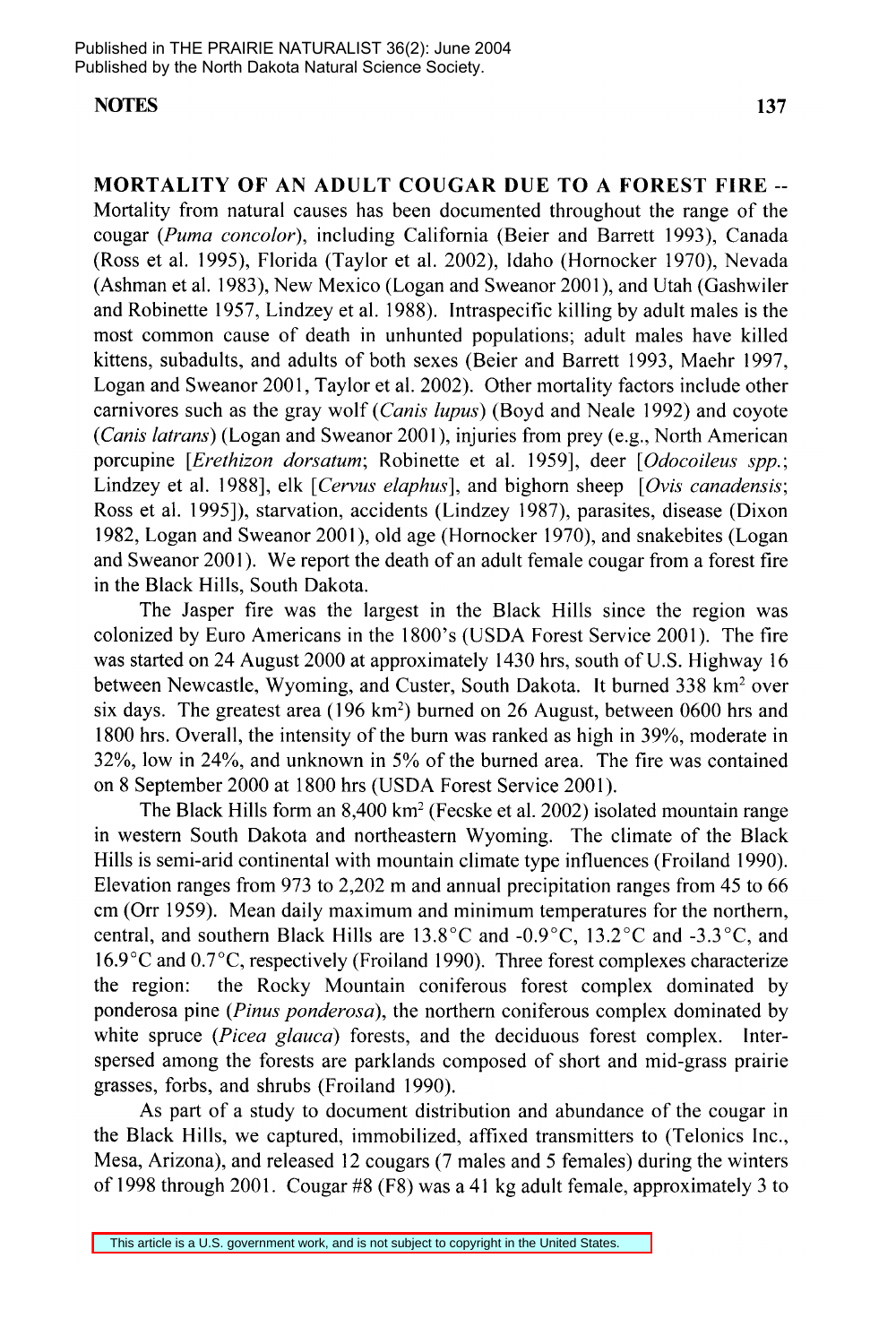4 years of age (Anderson and Lindzey 2000) at the time of her capture on 31 January 2000. We located radio-collared cougars weekly by using aerial telemetry techniques.

On 2 September 2000, during the first relocation flight after the Jasper fire, we located F8's radio collar in its mortality mode. The carcass was in a draw 3.4 km south of and within the northern perimeter of the burn. Her death likely occurred 26 August when strong winds from the south directed the fire northward at an average rate of 24.3 km per hour, trapping  $F8$  in the draw where she died. Seventy five percent of F8's 205.9 km<sup>2</sup> annual home range (90% Adaptive Kernal estimate, n  $=26$  locations) was encompassed within the perimeter of the Jasper fire.

The carcass of the cougar was taken from the field to South Dakota State University and frozen until it was necropsied on 1 November 2000. All of F8's toes, plantar pads, and foot hair were burned. Her facial vibrissae also were burned, but little  $(< 5\%)$  of her pelage was singed. A black soot coating in F8's mouth, trachea, and lungs indicated that she asphyxiated. The cougar appeared otherwise healthy. Although F8 had an empty digestive tract, she was in good condition based on fat reserves surrounding the internal organs, and she was pregnant with two near-term fetuses (Sharon Seneczko, DVM, Custer, South Dakota, personal communication).

Deaths of individual cougars from fires could impact population dynamics in relatively small and isolated cougar populations like that of the Black Hills. Largescale, high-intensity fires could temporarily suppress cougar population growth through direct mortality of females and their offspring and by reducing carrying capacity from a reduction of prey habitat quality. Cougar population suppression due to fires could be incorporated into population models by allowing for stochastic processes and temporarily decreasing habitat quality in burned areas.

We acknowledge our sources of support and funding: South Dakota State University and Federal Aid to Wildlife Restoration (Study No. 7594) administered through the South Dakota Department of Game, Fish and Parks. Thanks to houndsman D. Morgan, and S. Seneczko, D.V.M. for field help, and South Dakota State University graduate students J. R. Gerads, V. J. Smith, C. N. Jacques, and L. E. Schmitz, and GIS Analyst C. J. Kopplin for help with the necropsy. We thank T. J. Zimmerman, K. L. Schuler, and T. J. Brinkman for comments on earlier drafts of our *manuscript.--Dorothy M Fecske', Jonathan A. Jenks, and Fredrick* G. *Lindzey. Department of Wildltie and Fisheries Sciences, South Dakota State University, Brookings, SD 57007 (DMF, JAJ). USGS Biological Resources Division, Wyoming Cooperative Fish and Wildltie Research Unit, University Station,*  Laramie, WY 82071 (FGL). <sup>1</sup>E-mail address: df@bis.midco.net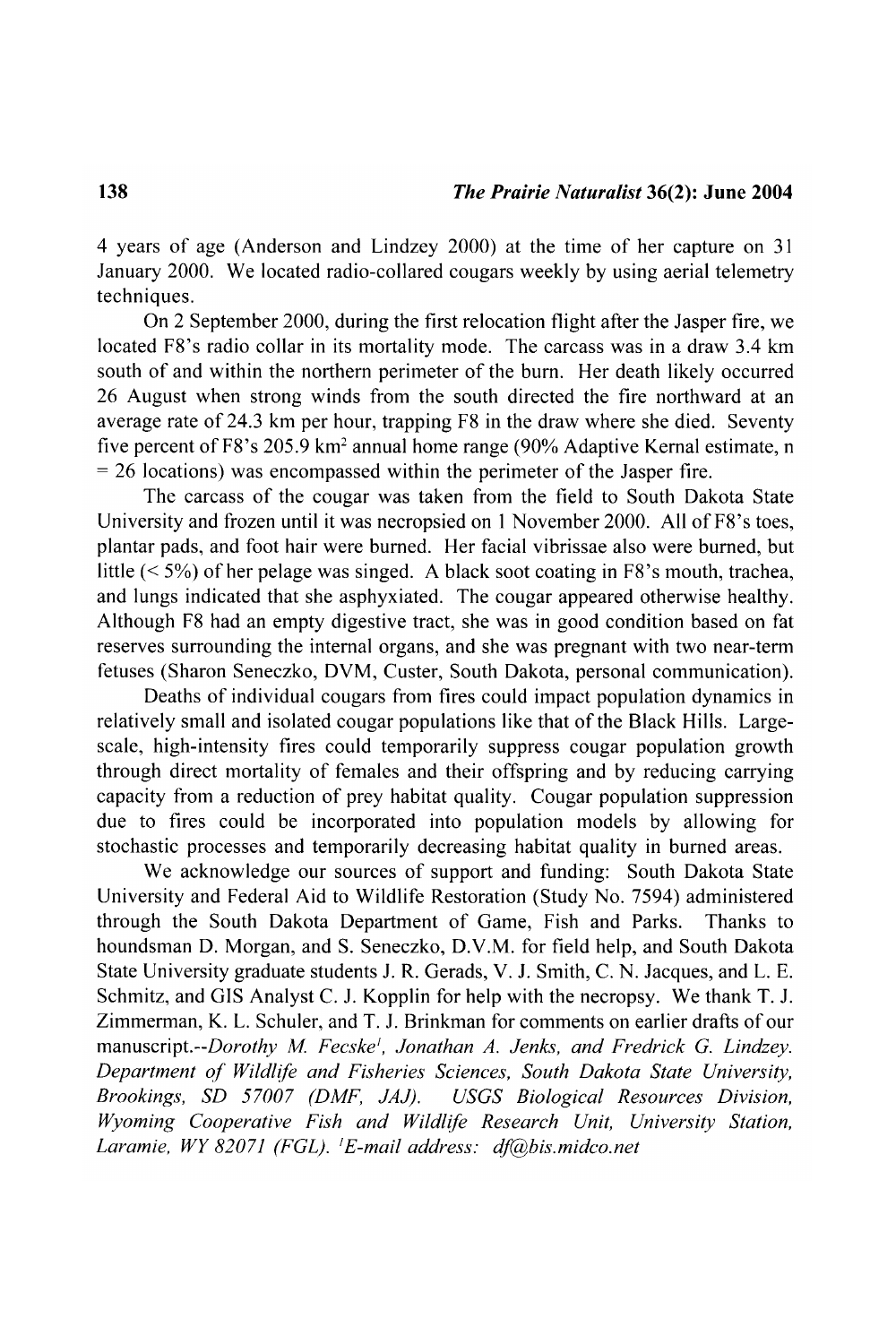## **LITERATURE CITED**

- Anderson, C. R., Jr., and F. G. Lindzey. 2000. A guide to estimating mountain lion age classes. Wyoming Cooperative Fish and Wildlife Research Unit, Laramie, Wyoming.
- Ashman, D. L., G. C. Christensen, M. C. Hess, G. K. Tuskamotoa, and M. S. Wickersham 1983. The mountain lion in Nevada. Nevada Department of Wildlife Report 4-48-15, Reno, Nevada.
- Beier, P., and R. H. Barrett. 1993. The cougar in the Santa Ana Mountain Range, California. Final Report. Orange County Cooperative Mountain Lion Study, California.
- Boyd, D. K., and G. K. Neale. 1992. An adult cougar *(Felis concolor)* killed by gray wolves *(Canis lupus)* in Glacier National Park, Montana. Canadian Field-Naturalist 106:524-5251.
- Dixon, K. 1982. Mountain lion. Pp. 711-727 *in* Wild mammals of North America: biology, management, and economics (J. A. Chapman and G. A. Feldhamer, editors). John Hopkins University Press, Baltimore, Maryland.
- Fecske, D. M., J. A. Jenks, and V. J. Smith. 2002. Field evaluation of a habitatrelation model for the American marten. Wildlife Society Bulletin 30:775-782.
- Froiland, S. G. 1990. Natural history of the Black Hills and Badlands. The Center for Western Studies, Augustana College, Sioux Falls, South Dakota.
- Gashwiler, J. S., and W. L. Robinette. 1957. Accidental fatalities of the Utah Cougar. Journal of Mammalogy 38: 123-126.
- Hornocker, M. G. 1970. An analysis of mountain lion predation upon mule deer and elk in the Idaho Primitive Area. Wildlife Monographs 21: 1-39.
- Lindzey, F. G. 1987. Mountain lion. Pp. 657-668 *in* Wild furbearer management and conservation in North America (M. J. Novak, J. A. Baker, M. E. Obbard, and B. Malloch, editors). Ontario Ministry of Natural Resources, Toronto, Canada.
- Lindzey, F. G., B. B. Ackerman, D. Barnhurst, and T. P. Hemker. 1988. Survival rates of mountain lions in southern Utah. Journal of Wildlife Management 52:664-667.
- Logan, K. A., and L. L. Sweanor. 2001. Desert puma: evolutionary ecology of an enduring carnivore. Island Press, Washington D. C.
- Maehr, D. S. 1997. The Florida panther: life and death of a vanishing carnivore. Island Press, Washington, D. C.
- Orr, H. K. 1959. Precipitation and streamflow in the Black Hills. USDA Station Paper 44. Rocky Mountain Forest and Range Experiment Station, Fort Collins, Colorado.
- Robinette, W. L., J. S. Gashwiler, and O. W. Morris. 1959. Food habits of the cougar in Utah and Nevada. Journal of Wildlife Management 23:261-273.